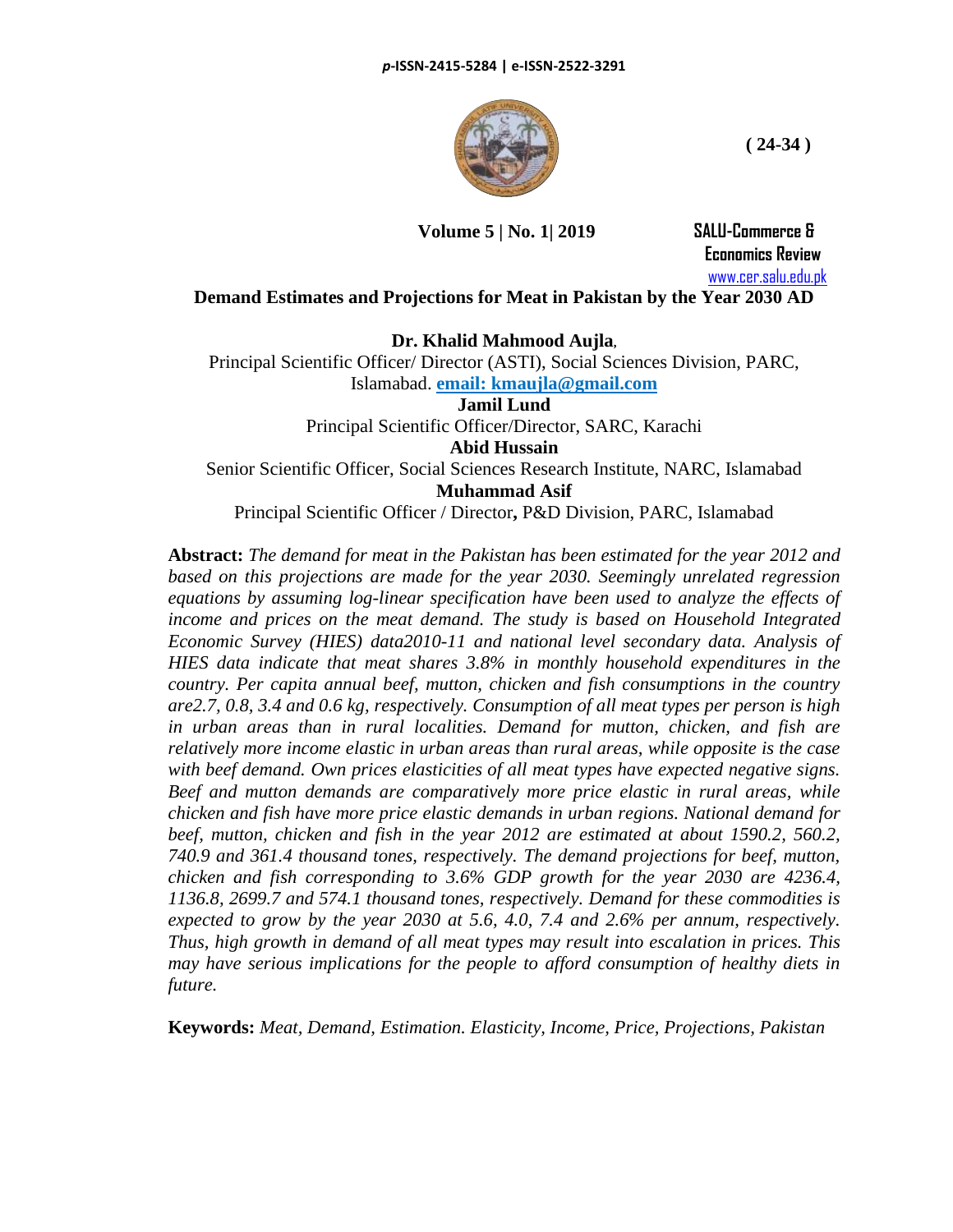### **1-Introduction**

The livestock sector has emerged as a priority sector on policy formulation and occupies a unique position in the national agenda of economic development in the country. In the financial year 2017-18, the sector contributed approximately 58.92% in agricultural and 11.11% in GDP, recorded growth rate of 3.76%. The livestock sector has been dominated by small holders to meet their needs of milk, meat, and eggs; enhancing nutrition, ensuring food security and generating cash incomes on daily basis. Meat and meat products are important sources of proteins, iron and vitamins in the diet of the people in the country. In the year 2017-18, total meat, marine and inland fish productions in the country were 4061, 338 and 144 thousand tones. Beef, poultry meat and mutton shared 51.3, 31.4 and 17.3% in the total meat production. Per capita meat availability of meat in the country has increased from 10.5 kg annum<sup>-1</sup>in the year 1980-81 to 19.5 kg annum<sup>-1</sup>in the year 2014-15. Similarly, availability of fish was 4.0 kg annum<sup>-1</sup>. Thus, per capita availability of meat and fish is  $23.5$  kg annum<sup>-1</sup>(Government of Pakistan, 2018).Considering this, loss-adjusted consumption is even less, and is very low by world standards of 41.3 kg per capita per annum (FAO, 2015).

Pakistan is sixth most populous country in the world with population of 207.77 million in 2017 with a population growth rate of 2.40%. Pakistan's urban population is expanding rapidly at annual growth rate of 2.7%. The population in urban areas increased from 58.74 million in 2008 to 75.58 million in 2017. Urban population is growing at annual rate of 2.7 percent. Rural population was 104.17 in 2008, increased to 132.19 million in 2017. Rural population is growing at annual rate of 2.23% (Government of Pakistan, 2017). The population growth, increases in per capita income, remittances and export proceeds are fueling the demand for livestock products in the country (Government of Pakistan, 2018). Moreover, in the low-income countries like Pakistan, the demand for livestock products is more elastic than the demand for cereals (Dastagiri, 2004). This implies that with the rise in per capita income, the demand for livestock products would rise faster in the country. However, prevailing poverty exacerbated by inflation for the past few years, and power and gas shortages has lowered the public's capacity to purchase meat and other livestock products (Daily the Express, 2011).

Thus, information about demand of various meat types and fish is crucial to meet the growing consumption demand of meat in the country and for effective policy formulation for the growth and development of the livestock sector. In this perspective, few studies have been undertaken to analyze demand of livestock products in the country. Bouis (1992) and Ahmad and Chaudhary (1993) used simple growth models; however, Burney and Akmal (1991), and Akmal (1994) applied the extended linear expenditure system to model the demand for livestock foods in the country. Seemingly Unrelated Regression Equation (SURE) has been used in this study, to estimate the effect of various factors on the demand of meat (separately for beef, mutton  $\&$  poultry), and fish. SURE is considered as most appropriate technique as it is widely used to analyze the effects of various factors on demand of food items. This study has been designed to determine meat and fish consumption by income groups; analyze the effect of prices, income and other variables on the demand of meat and fish; and make projections of meat and fish demand towards the year2030 under different income growth scenarios. The article contains information about per capita meat consumption by income groups for rural, urban and

P-ISSN-2415-5284 e-ISSN-2522-3291 © 2019 Shah Abdul Latif University Khairpur- All rights reserved. Vol. 5 | 2019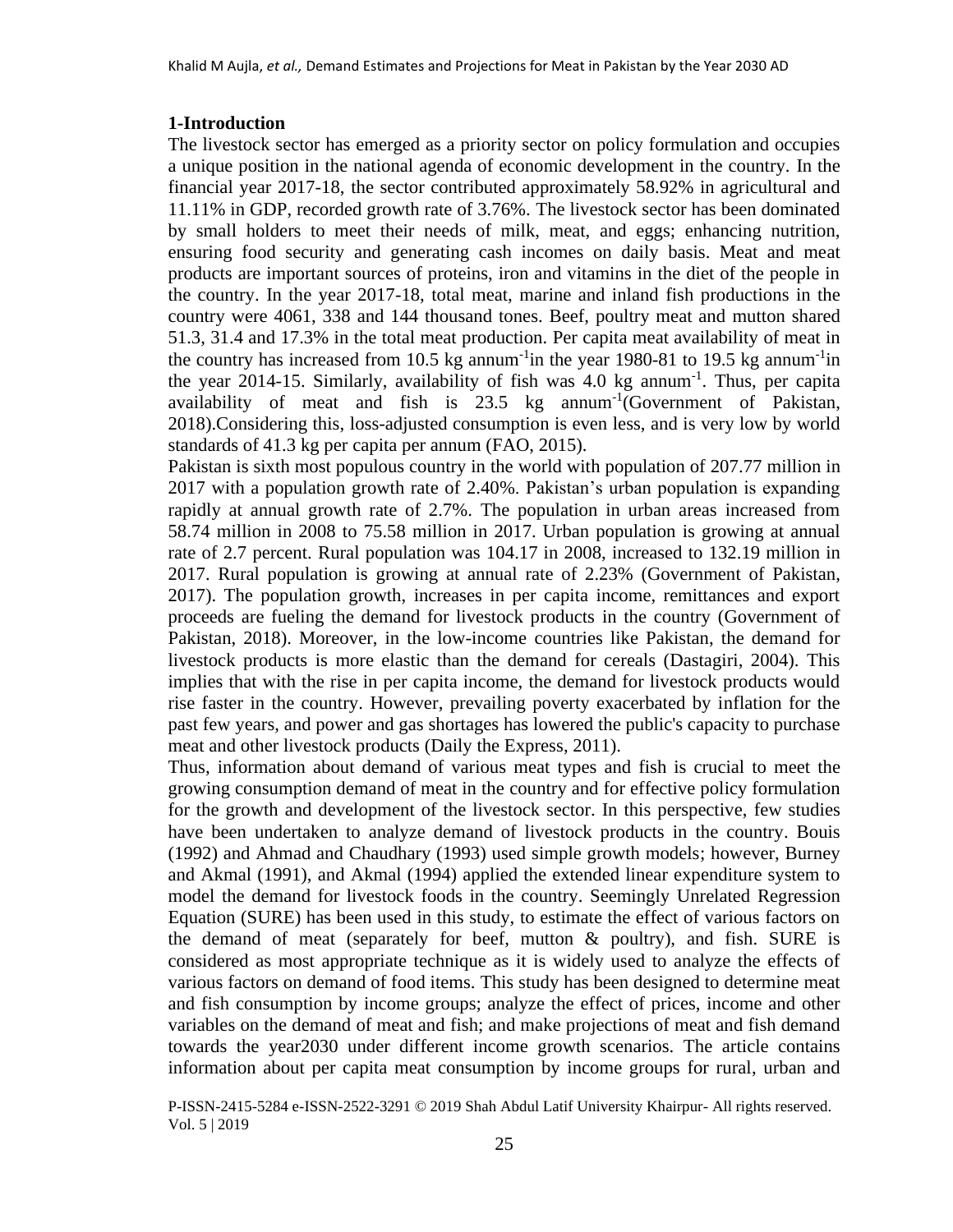pooled population of the country, income (expenditure) elasticities by regions, and prices for different meat commodities, own and cross price elasticities, and meat demand projections by the Year 2030.

#### **2- Materials and Method**

The demand analysis of meat is based on Household Integrated Economic Survey (HIES) data 2010-11 for the whole country and national level secondary data. The HIES is carried out round the year to capture the seasonal variations in consumption of food and expenditures on non-food items. In the HIES (2010-11), about 60% of the sample households were selected from rural areas and 40% from urban localities. Distribution of sampled households by provinces and rural/urban breakdown is given in Table 1.

|                    | Regions     |             |               |  |  |
|--------------------|-------------|-------------|---------------|--|--|
| Provinces          | Rural       | Urban       | All           |  |  |
| Punjab             | 3980 (57.7) | 2913 (42.3) | 6893 (100.0)  |  |  |
| Sindh              | 2270 (56.0) | 1784 (44.0) | 4054 (100.0)  |  |  |
| Khyber Pakhtunkhwa | 1857 (64.3) | 1032(35.7)  | 2889 (100.0)  |  |  |
| Baluchistan        | 1470 (65.4) | 776 (34.6)  | 2246 (100.0)  |  |  |
| Total              | 9599 (59.6) | 6508 (40.4) | 16107 (100.0) |  |  |

**Table 1. Sample size for HIES 2010-11**

Note: Figures in parenthesis are percentages

Sampled household were categorized into five income (expenditure) groups to determine per capita meat consumption by income levels viz. very low, having monthly expenditures of less than Rs.15000; low, of Rs.15001 to 25000; medium, of Rs. 25001 to 35000; high, of Rs.35001 to 50000 and very high, of greater than Rs.50000. Most of the earlier work on meat demand is based on single equation models relating consumption, income (total expenditures) and prices. Dastagiri (2004) also used a single equation model to analyze demand of various livestock products in India. Thus, following log linear model has been used for meat demand estimation.

 $Y_i = \beta \cdot + \beta_1 logPX_1 + \beta_2 logPX_2 + \beta_3 logPX_3 + \beta_4 logPX_4 + \beta_j logI_j + \mu_i$  (1) Where 'Y<sub>i</sub>' is quantity of beef, mutton, chicken and fish meat consumed per capita over 30 days, 'PX<sub>1</sub>' is prices of beef (Rs./kg), 'PX<sub>2</sub>' is prices of mutton (Rs./kg), 'PX<sub>3</sub>' is prices of chicken  $(Rs./kg)$ , 'PX<sub>4</sub>' is prices of fish  $(Rs./kg)$ , 'I' is the income (or total expenditure) per household per month (Rs.), 'βi's are the price coefficients, 'β<sub>j</sub>' is the income coefficient and $\mu_i$  is error term, which may arise due to aggregate effect of variables not included in the model. The demand estimations for the year 2012 have been made by multiplying per capita meat consumption reported in official sources by the total population of the country. Figures about meat consumption obtained through analyzing HIES data 2010-11 have not been used for the purposes of demand estimation and projections, as meat consumption reported by the sampled households in HIES does not cover meat use at social events and religious rituals/festivals. Thus, in this way meat demand in the country is underestimated. Demand projections for the year 2030 are made by using following growth rate model.

$$
D = d * N(1 + y * e)
$$
 (2)

P-ISSN-2415-5284 e-ISSN-2522-3291 © 2019 Shah Abdul Latif University Khairpur- All rights reserved. Vol. 5 | 2019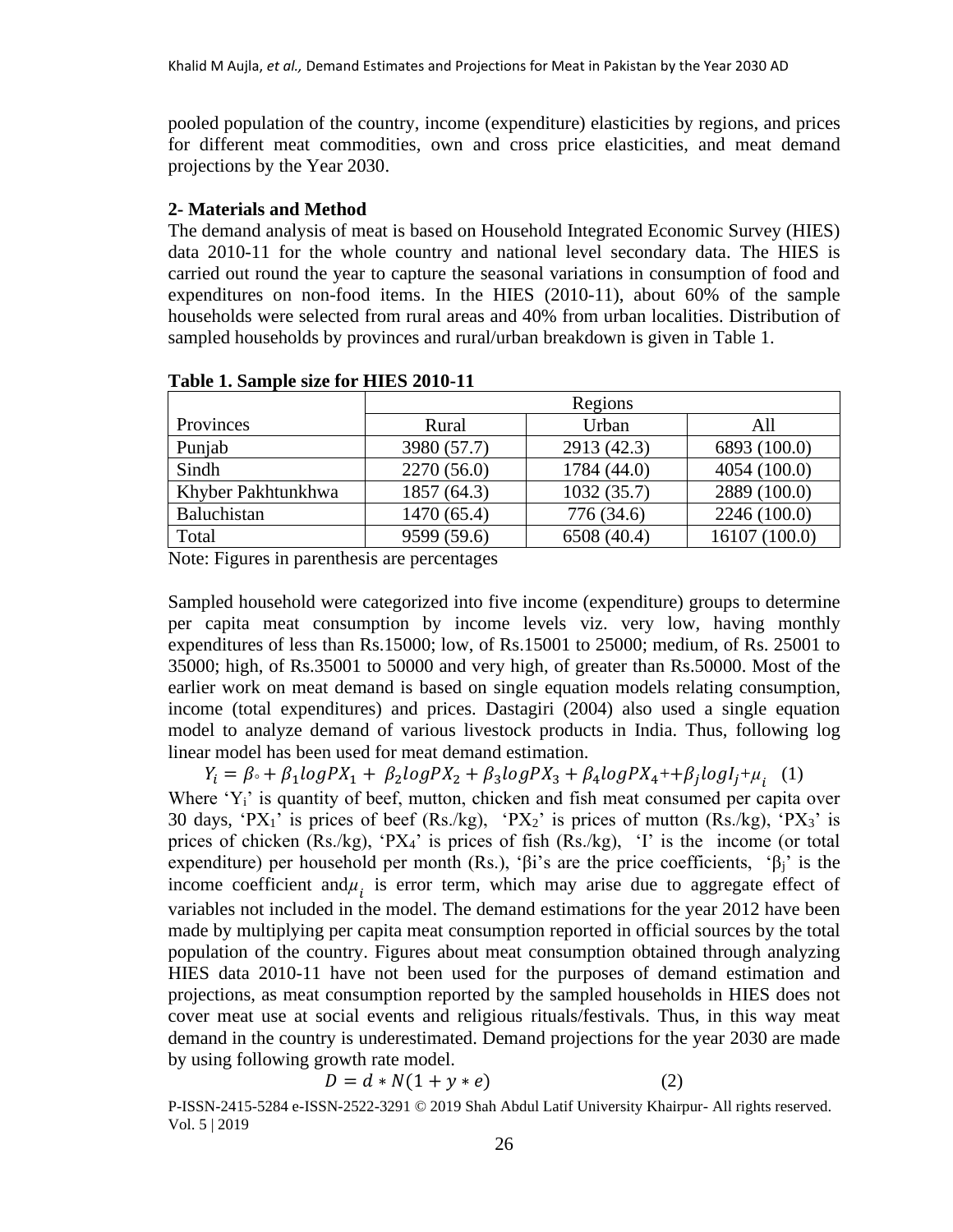Where, 'D' is the total household demand for any meat type in year 2030, 'd' is the per capita demand for a commodity in base year  $(2012)$ , 'N' is the projected human population in year 2030, 'y' is the growth in per capita income and 'e' is the expenditure elasticity of demand for a commodity obtained from analysis of HIES data 2010-11. Considering, trends of increase in urban and rural populations in the country during last five years population projections are made for year 2030. It is projected that total population of the country will be 283.95 million by the year 2030. It is expected that form year 2013 onward, rural, urban and total populations in the country will increase by about 38, 80 and 54% by the year 2030.Low, moderate and high income growth scenarios were considered for meat demand estimation in the country; these are 2.7, 3.6 and 4.0%, respectively (Table 2). GDP has grown at 3.6% mean annual growth rate during last seven years, thus moderate growth rate is most realistic future income growth rate. Low and high growth rates are most pessimistic and optimistic income growth rates in recent past (during last four years), respectively. Population growth rates are assumed at 1.9, 3.5 and 2.5% for rural urban and total, respectively under all income growth scenarios. The growth rates in per capita income are calculated by subtracting the populating growth from income growth. Per capita income growth rates for the nation under low, moderate and high income GDP growth scenarios are 0.2, 1.1 and 1.5%, respectively.

| <b>Table 2. Alternative income growth rate assumptions</b> |        |       | (percent) |       |                   |     |
|------------------------------------------------------------|--------|-------|-----------|-------|-------------------|-----|
| Scenario                                                   | Income |       |           |       | Per capita income |     |
|                                                            | Rural  | Urban | All       | Rural | Urban             | All |
| Low growth                                                 | 2.0    | 3.7   | 2.7       |       | 0.2               | 0.2 |
| Moderate growth                                            | 2.5    | 3.9   | 3.6       | 0.6   | 0.4               |     |
| High growth                                                | 3.5    | 4.6   | 4.0       | l.6   |                   |     |

**Table 2. Alternative income growth rate assumptions** (percent)

# **3-Results and Discussion:**

# **Distribution of the Sampled Households by Income Groups and Regions**

Distributions of the sampled household across different income groups by regions based on HIES data 2010-11 has been given Table 3. Analysis of HIES data 2010-11 reflected that one-third of the sampled households (33.6%) were in very low income group in the country. About another one-third of the households (30.5%) were in low income group. While, remaining households (35.6%) were in medium, high and very high income groups. In rural areas, about 41% and in urban areas 23% of the households were in very low income group. Percentage of the households in low income group was quite similar by regions; about 30 and 32% of the households in rural and urban areas were in low income group, respectively. About 15% of the households in rural areas and 20% in urban areas were in medium income group. Percentages of households in high and very high income groups were lower in rural areas than in urban areas.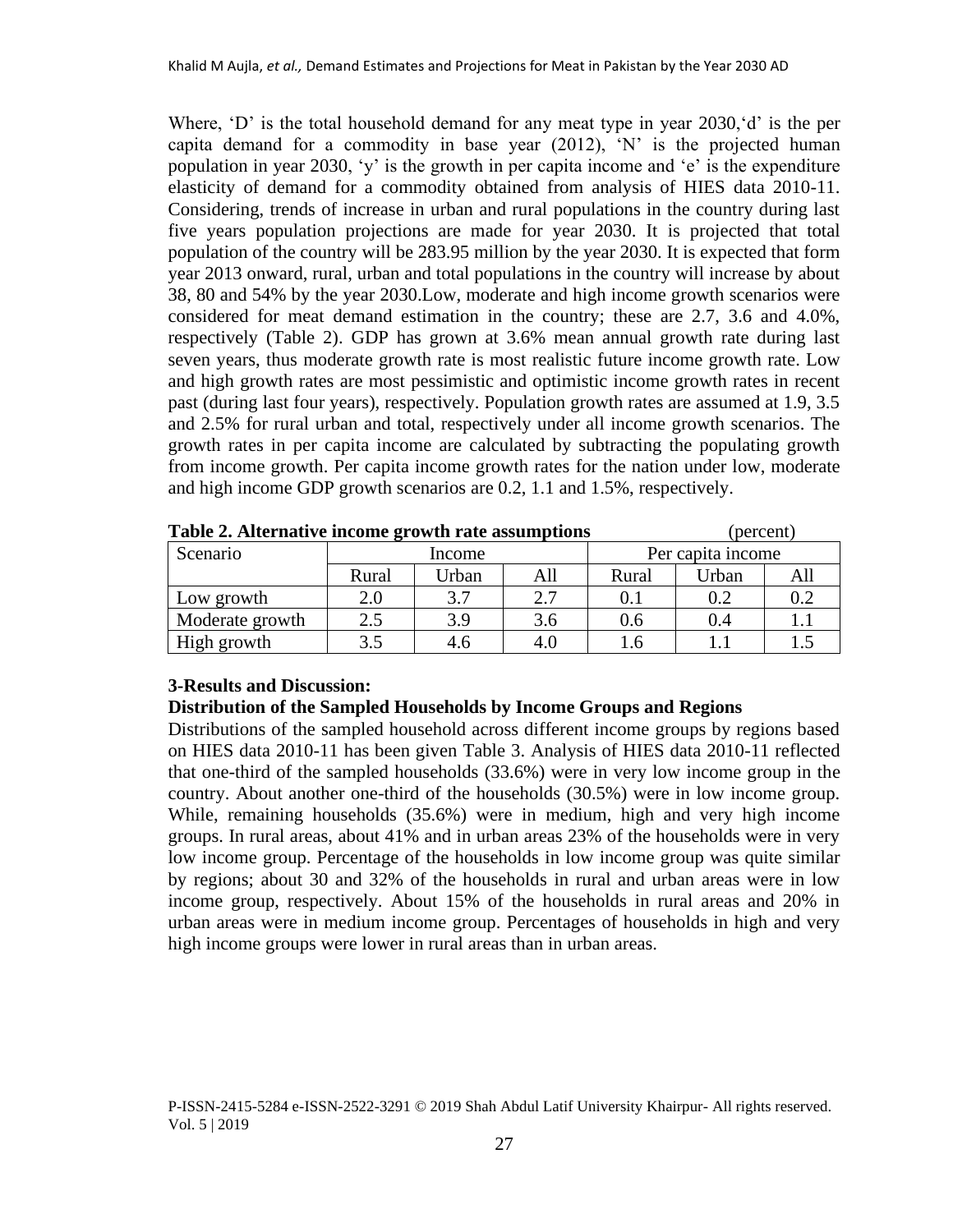| Regions | Income groups               |                                |                                   |                                 |                                        |       |  |
|---------|-----------------------------|--------------------------------|-----------------------------------|---------------------------------|----------------------------------------|-------|--|
|         | Very Low<br>(<<br>Rs.15000) | Low<br>$(Rs.15001 -$<br>25000) | Medium<br>$(Rs.25001 -$<br>35000) | High<br>$(Rs.35001 -$<br>50000) | Very<br>High<br>(Rs.50001)<br>& above) | All   |  |
| Rural   |                             |                                |                                   |                                 |                                        | 9577  |  |
|         | 3887 (40.6)                 | 2840 (29.7)                    | 1412 (14.7)                       | 825 (8.6)                       | 613(6.4)                               | (100) |  |
| Urban   |                             |                                |                                   |                                 |                                        | 6505  |  |
|         | 1522 (23.4)                 | 2073 (31.9)                    | 1293 (19.9)                       | 824 (12.7)                      | 793 (12.2)                             | (100) |  |
| All     |                             |                                |                                   |                                 |                                        | 16082 |  |
|         | 5409 (33.6)                 | 4913 (30.5)                    | 2705(16.8)                        | 1649 (10.3)                     | 1406 (8.7)                             | (100) |  |

**Table 3. Distribution of the sampled households by monthly income (expenditures) groups and regions in HIES 2010-11**

Note: Figures in parenthesis are percentages

### **Per capita Meat Consumption by Regions and Income Groups**

Detailed findings about mean per capita meat consumption (kg per annum) by income groups and rural/ urban break down based on HIES data 2010-11 have been given in Table 4. Consumption of all meat types per person is high in urban areas than in rural localities. Average meat including fish consumptions per person in rural and urban areas were 5.9 and 9.7 kg, with overall mean for the pooled population of 7.5 kg. Mean per capita per annum beef consumptions in rural and urban areas were 2.4 and 3.0 kg, respectively. Per capita beef consumption was the highest by high income group rural households and very high income group urban households. Mean per capita annual consumptions of mutton were 0.5 and 1.2 kg in rural and urban regions, respectively. Per capita mutton consumption was the highest by very high income group households both in rural and urban areas. Mean per capita per annum chicken consumptions in rural and urban areas were 2.5 and 4.8 kg, respectively. Similar to mutton consumption, per capita chicken consumption was also the highest by very high income group households both in rural and urban areas. Mean per capita fish consumptions in rural and urban areas were 0.5 and 0.7 kg, respectively.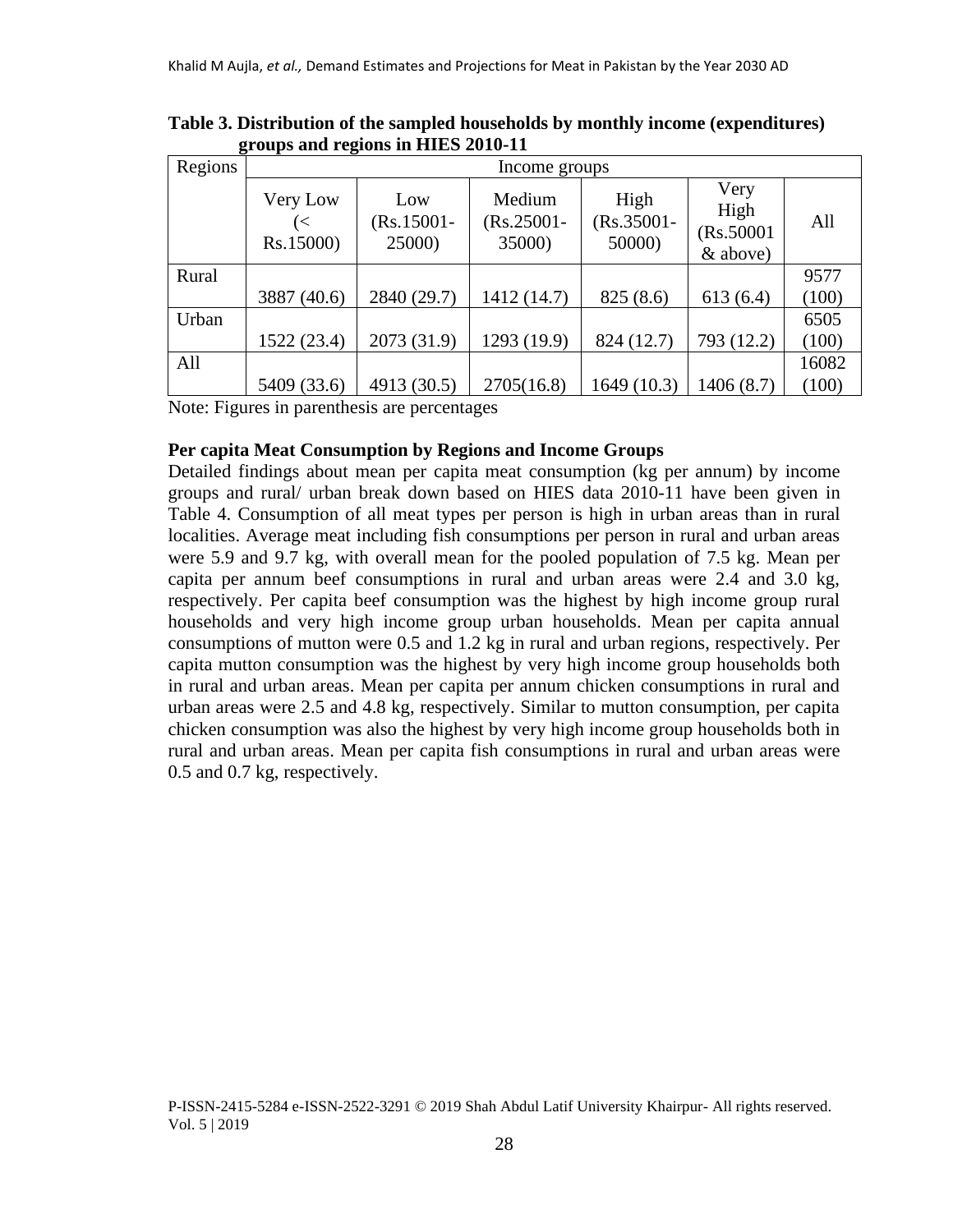| Meat    | Regions | Income groups |       |          |       |              |          |
|---------|---------|---------------|-------|----------|-------|--------------|----------|
|         |         | Very<br>Low   | Low   | Medium   | High  | Very<br>High | All      |
| Beef    | Rural   | 2.0           | 2.5   | 3.3(4.2) | 4.3   | 3.4          | 2.4(4.3) |
|         |         | (4.4)         | (3.7) |          | (5.0) | (4.6)        |          |
|         | Urban   | 2.4           | 3.1   | 3.3(4.4) | 3.2   | 4.6          | 3.0(4.4) |
|         |         | (3.8)         | (4.6) |          | (4.0) | (5.3)        |          |
|         | All     | 2.1           | 2.7   | 3.3(4.3) | 3.6   | 4.6          | 2.7(4.3) |
|         |         | (4.2)         | (4.1) |          | (4.5) | (5.2)        |          |
| Mutton  | Rural   | 0.2           | 0.7   |          | 1.6   | 2.0          |          |
|         |         | (1.5)         | (4.1) | 1.1(2.8) | (4.3) | (3.8)        | 0.5(2.9) |
|         | Urban   | 0.4           | 0.8   |          | 2.8   | 5.0          |          |
|         |         | (2.4)         | (3.2) | 1.4(3.8) | (6.6) | (7.4)        | 1.2(4.1) |
|         | All     | 0.3           | 0.7   |          | 2.3   | 4.4          |          |
|         |         | (1.8)         | (3.8) | 1.2(3.4) | (5.8) | (6.9)        | 0.8(3.5) |
| Chicken | Rural   | 2.0           | 2.6   |          | 4.4   | 5.2          |          |
|         |         | (3.6)         | (3.8) | 3.4(4.0) | (5.0) | (5.4)        | 2.5(3.9) |
|         | Urban   | 2.9           | 5.2   |          | 6.2   | 8.7          |          |
|         |         | (5.1)         | (7.3) | 5.2(6.5) | (5.4) | (7.0)        | 4.8(4.5) |
|         | All     | 2.3           | 3.7   |          | 5.4   | 7.9          |          |
|         |         | (4.1)         | (3.3) | 4.3(5.5) | (5.3) | (6.9)        | 3.4(7.1) |
| Fish    | Rural   | 0.4           | 0.6   |          | 0.5   | 0.7          |          |
|         |         | (2.0)         | (2.0) | 0.7(2.0) | (1.7) | (2.1)        | 0.5(2.0) |
|         | Urban   | 0.5           | 0.7   |          | 0.7   | 1.6          |          |
|         |         | (2.3)         | (3.4) | 0.9(3.9) | (1.9) | (3.3)        | 0.7(3.1) |
|         | All     | 0.4           | 0.7   |          | 0.6   | 1.4          |          |
|         |         | (2.1)         | (2.7) | 0.8(3.1) | (1.9) | (3.1)        | 0.6(2.5) |
| Total   | Rural   | 4.6           | 6.4   | 8.5      | 10.8  | 11.3         | 5.9      |
|         | Urban   | 6.2           | 9.8   | 10.8     | 12.9  | 19.9         | 9.7      |
|         | All     | 5.1           | 7.8   | 9.6      | 11.9  | 18.3         | 7.5      |

**Table 4. Per capita meat consumption by income groups for rural, urban and pooled population (**kg per annum)

Note: Figures in parenthesis are standard deviations

Analysis of HIES data 2010-11revealed that share of meat in monthly household expenditures was 3.8 percent in the country. Expenditures on meat were higher than on pulses (1.4%) and eggs (0.5%).A quick look at the data presented in the Table 4 indicates that per capita meat consumption increases with improvement in income group hierarchies. Moreover, standard deviations also increase with income group hierarchies, indicating that variation in meat consumption goes up with rise in household income levels.

P-ISSN-2415-5284 e-ISSN-2522-3291 © 2019 Shah Abdul Latif University Khairpur- All rights reserved. Vol. 5 | 2019 As already stated that findings on the basis of HIES data 2010-11 depict that per capita meat consumption in the country is 7.5 kg per annum. The figure is very low as compared to meat availability of 18.1 kg per capita per annum reported in Agricultural Statistics of Pakistan 2011-12.The reason for this difference is that HIES data is solely based on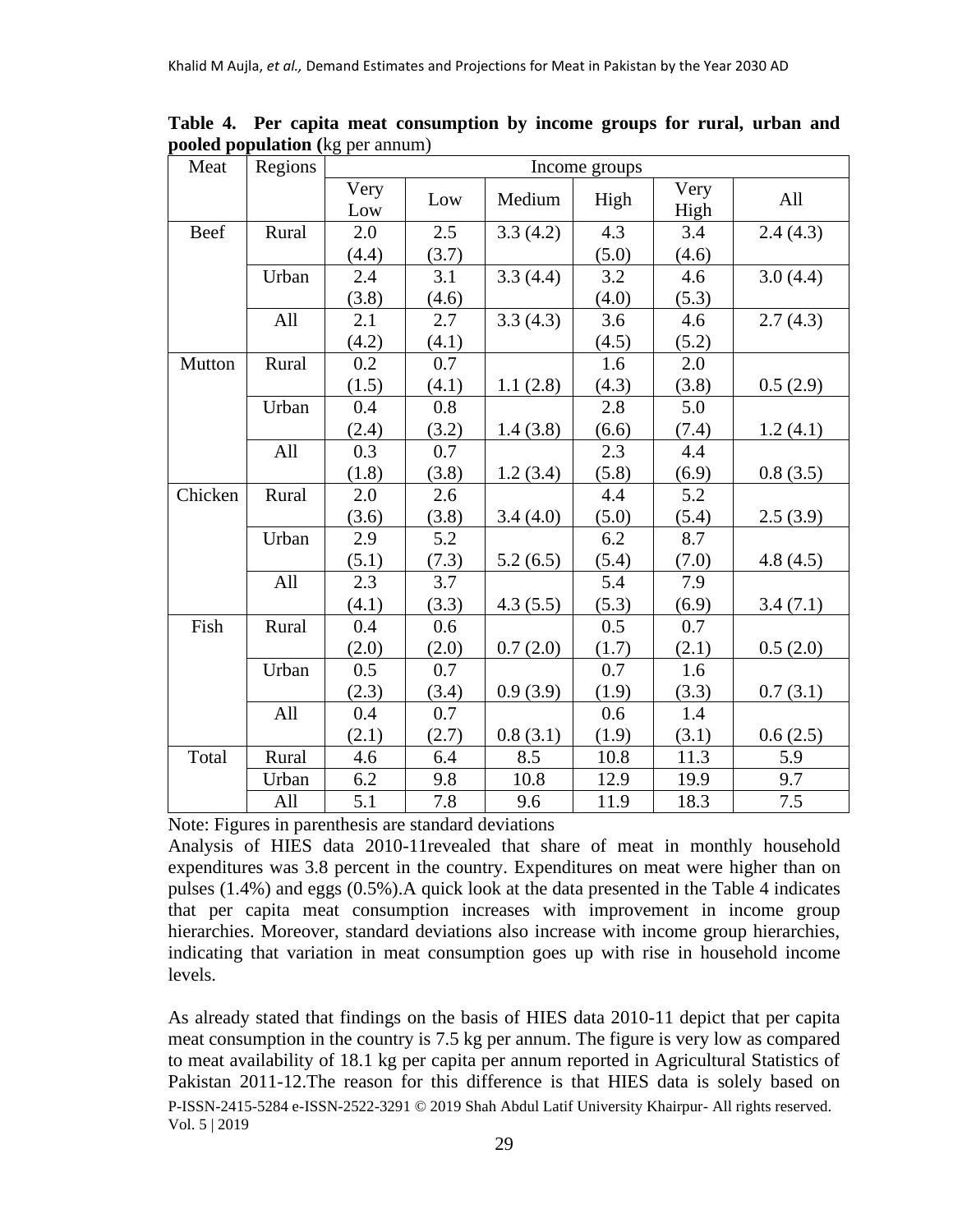household meat consumptions and does not take into account meat consumed at social events and religious rituals /festivals. While, availability of the meat reported in above stated official source is calculated by deducting quantity of meat exported/ smuggled from total meat production in the country. Thus, its use has been considered more appropriate for making projections for meat use in the country.

## **Income Elasticities**

Income (expenditure) elasticity estimates for all meat types based on HIES data are given in the Table 5. Meats of all types are normal goods, having positive income elasticities. Comparatively high income elasticities have been obtained for chicken in both rural and urban areas. Demand for beef is more income elastic in rural areas as compared to urban regions. However, demand for mutton, chicken, and fish are relatively more income elastic in urban areas than rural areas. Income group wise income (expenditure) elasticities have also been computed. Though demand for all meat types for all income groups were elastic; however, demand for chicken by medium group consumers in urban areas was highly income elastic  $(>1.0)$ .

| Commodity | Rural    | Urban    | Pooled   |
|-----------|----------|----------|----------|
| Beef      | $0.379*$ | $0.273*$ | $0.373*$ |
|           | (19.987) | (12.314) | (26.617) |
| Mutton    | $0.262*$ | $0.512*$ | $0.393*$ |
|           | (24.411) | (31.835) | (43.621) |
| Chicken   | $0.390*$ | $0.658*$ | $0.563*$ |
|           | (19.991) | (30.770) | (40.194) |
| Fish      | $0.110*$ | $0.189*$ | $0.153*$ |
|           | (9.113)  | (12.990) | (17.052) |

| Table 5. Income (expenditure) elasticities by regions |  |  |
|-------------------------------------------------------|--|--|
|-------------------------------------------------------|--|--|

Note: Figures in parenthesis are t-values, \* indicates 1 percent level of significance.

#### **Prices for Different Meat Commodities and Price Elasticities**

Per unit prices for different meat types by regions are given in Table 6.Prices of beef, mutton and fish were higher in the urban areas than in rural localities. While, prices of chicken were comparatively higher in rural areas than urban regions. Main reasons for prices differences are locus of production and transportation costs i.e. livestock prices for beef and mutton remains low in rural areas; while, chicken is produced mainly in semiurban and urban areas and transported to rural areas at comparatively higher prices.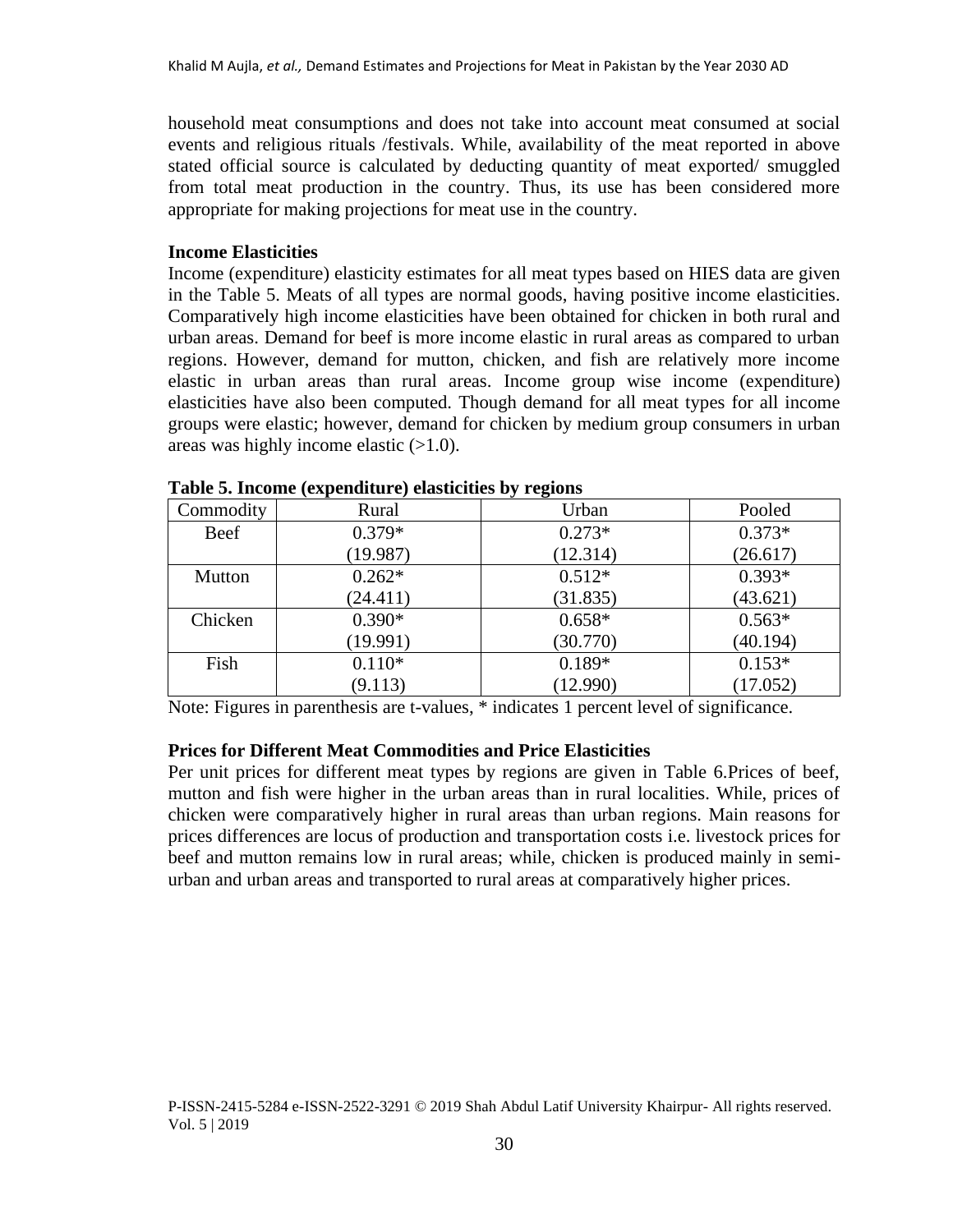| Regions                   | Commodities |        |         |            |  |  |
|---------------------------|-------------|--------|---------|------------|--|--|
|                           | Beef        | Mutton | Chicken | Fish       |  |  |
| <b>HIES</b> Data 2010-11  |             |        |         |            |  |  |
| Rural                     | 215.3       | 387.5  | 202.8   | 180.2      |  |  |
| Urban                     | 233.0       | 401.0  | 199.4   | 182.5      |  |  |
| All                       | 223.0       | 394.7  | 201.3   | 181.3      |  |  |
| Economic Survey of        | 252.4       | 482.0  | 150.0   | $148.7**$  |  |  |
| Pakistan in the fiscal    |             |        |         |            |  |  |
| year 2011-12 <sup>*</sup> |             |        |         |            |  |  |
| Economic Survey of        | 416.0       | 895.0  | 235.6   | $215.2***$ |  |  |
| Pakistan in the fiscal    |             |        |         |            |  |  |
| year 2017-18***           |             |        |         |            |  |  |

**Table 6. Prices for different meat commodities** 

Notes:\*At the base of 2007-08\*\*Pakistan Statistical Year Book 2011-12 \*\*\*In Islamabad in March 2018 \*\*\*\* FAO-Pakistan, 2018

The estimates of elasticities of own and cross prices of all meat types for urban areas, rural areas and pooled data are given in Table 7. Own prices elasticities of all meat types have expected negative signs i.e. an increase in prices results into decrease in demand. Beef and mutton demands are comparatively more price elastic in rural areas, while chicken and fish have more price elastic demands in urban regions. Results of the pooled data reveal that beef and fish demands are highly price elastic  $(>1.0)$  in the country. Most of the cross price elasticities have expected positive signs i.e. an increase in the prices of one type of meat results into a rise in consumption of other meat types. This also indicates high price responsiveness of the consumers to demand of these commodities.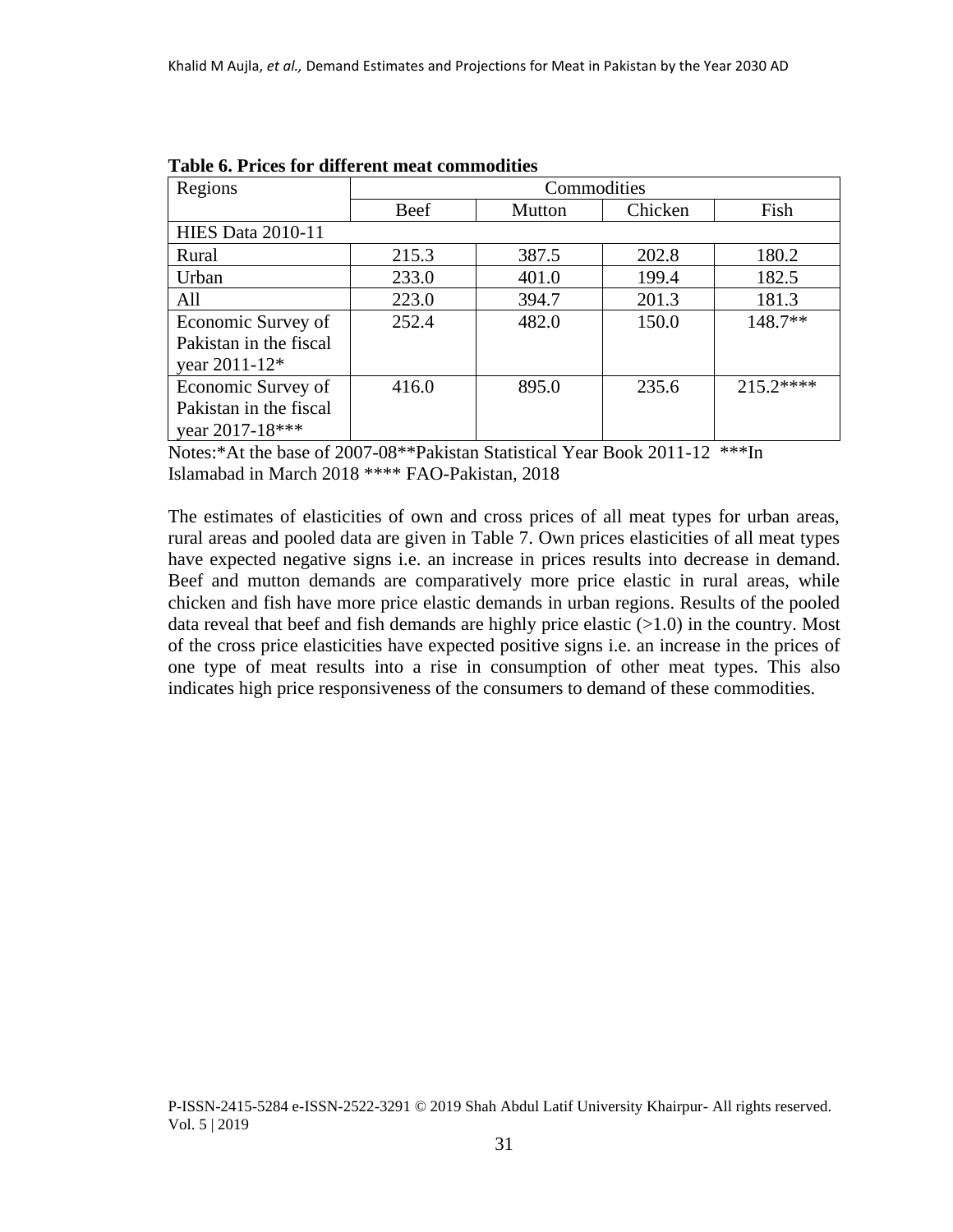| Commodities        | Beef &       | Mutton &      | Chicken      | Fish          | $R^2$ |
|--------------------|--------------|---------------|--------------|---------------|-------|
|                    | buffalo meat | goat meat     |              |               |       |
| <b>Urban</b> areas |              |               |              |               |       |
| Beef               | $-0.119$     | 0.105         | $0.198**$    | $-0.426$      | 0.16  |
|                    | $(-1.326)$   | (0.834)       | (2.706)      | $(-5.411)$    |       |
| Mutton             | 0.023        | $-0.466*$     | 0.040        | $0.176*$      | 0.38  |
|                    | (0.350)      | $(-5.080)$    | (0.756)      | (3.070)       |       |
| Chicken            | 1.039*       | $-0.216***$   | $-1.022*$    | $-0.019$      | 0.42  |
|                    | (11.954)     | $(-1.767)$    | $(-14.454)$  | $(-0.254)$    |       |
| Fish               | $0.452*$     | $-0.104$      | $0.257*$     | $-1.004*$     |       |
|                    | (7.644)      | $(-1.248)$    | (5.347)      | $(-19.408)$   | 0.31  |
| <b>Rural areas</b> |              |               |              |               |       |
| Beef               | $-1.953$     | $-0.199$      | 0.061        | $-0.160$      | 0.33  |
|                    | $(-26.260)*$ | $(-1.712)*$   | (1.062)      | $(-1.984)*$   |       |
| Mutton             | 0.225        | $-1.292$      | 0.005        | 0.170         | 0.31  |
|                    | $(5.364)*$   | $(-19.652)*$  | (0.143)      | $(3.735)^*$   |       |
| Chicken            | 0.184        | $-0.087$      | $-0.648$     | 0.079         | 0.23  |
|                    | $(2.409)$ ** | $(-0.726)$    | $(-11.036)*$ | (0.957)       |       |
| Fish               | 0.063        | $-0.117$      | 0.349        | $-1.315$      | 0.28  |
|                    | (1.346)      | $(-2.411)$ ** | $(9.663)*$   | $(-25.802)^*$ |       |
| <b>Pooled Data</b> |              |               |              |               |       |
| Beef               | $-1.068*$    | $-0.013$      | $0.135*$     | $-0.378*$     | 0.24  |
|                    | $(-18.674)$  | $(-0.156)$    | (2.959)      | $(-6.735)$    |       |
| Mutton             | $0.204*$     | $-0.859*$     | 0.015        | $0.187*$      | 0.35  |
|                    | (5.554)      | $(-15.571)$   | (0.516)      | (5.188)       |       |
| Chicken            | $0.687*$     | $-0.118$      | $-0.807*$    | 0.007         | 0.35  |
|                    | (12.032)     | $(-1.375)$    | $(-17.759)$  | (0.127)       |       |
| Fish               | $0.248*$     | $-0.131**$    | $0.317*$     | $-1.146*$     | 0.29  |
|                    | (6.798)      | $(-2.390)$    | (10.909)     | $(-31.972)$   |       |

**Table 7. Own and cross price elasticities**

#### **Estimated Meat Demand in the Year 2012 and Projections by the Year 2030**

P-ISSN-2415-5284 e-ISSN-2522-3291 © 2019 Shah Abdul Latif University Khairpur- All rights reserved. Vol. 5 | 2019 National demand for beef, mutton, chicken and fish in the year 2012 are estimated at about 1590.2, 560.2, 740.9 and 361.4 thousand tones, respectively. The demand projections for beef by the year 2030, corresponding to scenario of 2.7% GDP growth (low income growth), 3.6% GDP growth (medium income growth) and 4.0% GDP growth (high income growth) are 2819.6, 4263.4 and 4905.1 thousand tones, respectively. During 2012-2030, the demand for beef is expected to grow at annual compound growth rates of 3.2, 5.6 and 6.5% under low, medium and high income growth scenarios, respectively. The demand projections for mutton by the year 2030, corresponding to scenario of low, medium and high income growth are 926.9, 1136.8 and 1230.1 thousand tones, respectively. The demand for mutton will grow at annual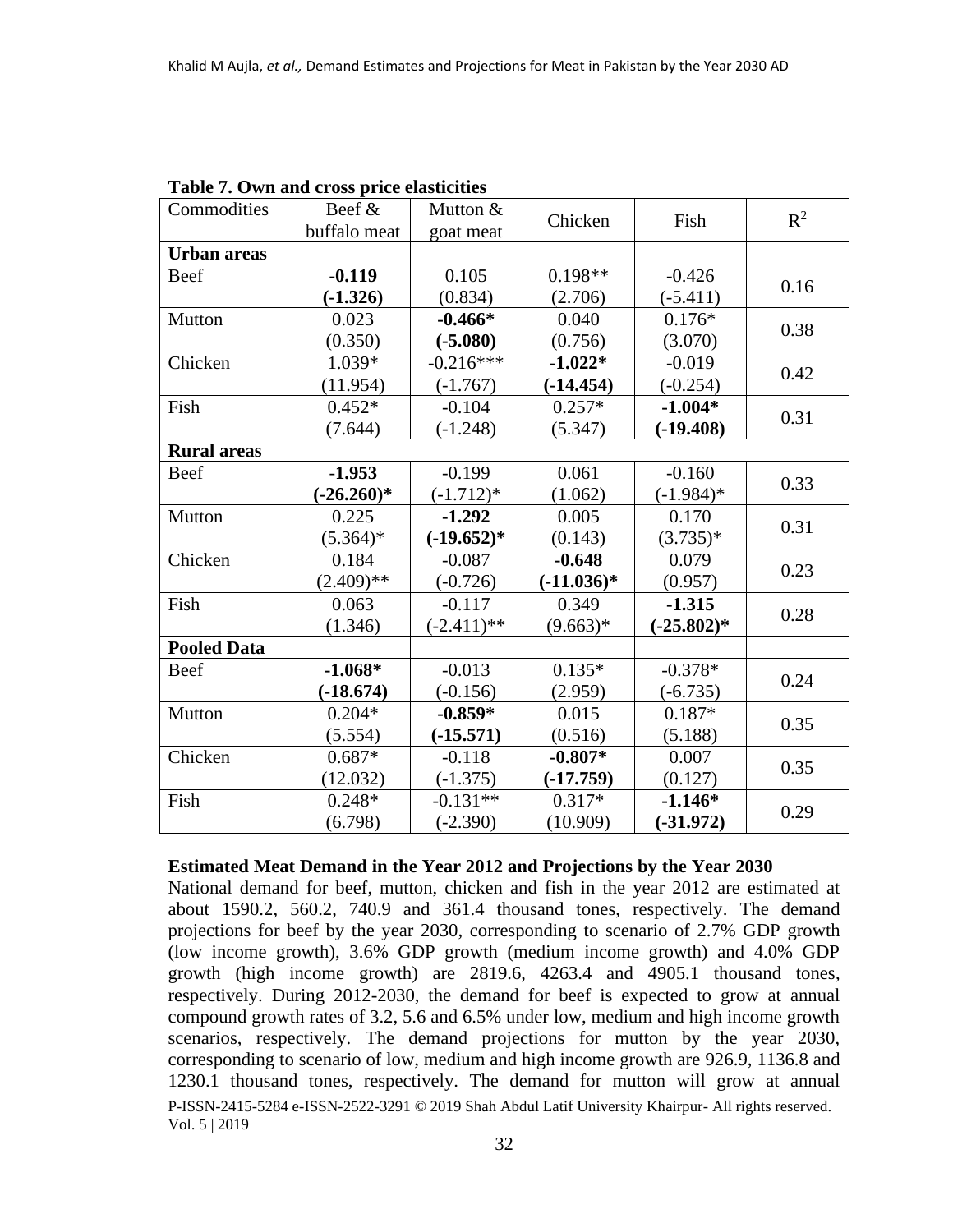compound rates of 2.8, 4.0 and 4.5% under these income growth scenarios, respectively. The demand for chicken is estimated to reach 1443.4, 2699.7 and 3258.0 thousand tones by the year 2030 under low, medium and high income growth scenarios, respectively. The demand for chicken will grow at annual compound rates of 3.8, 7.4 and 8.6% under these income growth scenarios, respectively. The demand projections for fish corresponding to low, medium and high income growth scenarios by the year 2030 are 569.0, 574.1 and 576.4 thousand tones, respectively. Thus, fish demand will grow at about 2.6% under all income growth scenarios.

#### **4-Conclusion and Recommendations**

All kinds of meat are essential food items having positive income elasticities. The consumption behavior has revealed that urban population on an average consumes more meat than rural population. Most types of meat are substituted to each other as suggested by cross-price elasticities. The demand for beef is more income elastic in rural areas as compared to urban regions. However, demand for chicken, mutton and fish are relatively more income elastic in urban areas than rural areas. This implies that an increase in per capita income of urban population would accelerate the demand of chicken, mutton and fish in urban areas of the country. While, an increase in per capita income of rural population would stimulate demand for beef in rural regions of the country. High price elasticities of different meat types reveal high instabilities in their consumption. The demands of chicken and fish are highly price elastic in urban areas and that of beef and mutton is highly price elastic in rural areas. Thus, increase in prices of these commodities would reduce the demand. The prices of meat are high, while intake of all kinds of meat is low by world standards. In the country, demand of meat is expected to grow at high rate, which may result into escalation in prices and further reduction in per capita consumption. On the other hand, higher demand growth rates indicate that meat production industry has bright prospects in the country. Rapidly increasing population and achievement of high income growth rate by stabilizing economic activities in the country would result into higher demand for meat. Thus, effective mechanisms to boost meat production, control meat prices and human population are urgently required to raise per capita consumption of meat in the country. Livestock (cattle and buffalo) fattening and poultry entrepreneurs are required to be supported through provision of technical knowledge and scientific animal husbandry skills, availability of quality inputs (calves, chicks, oil seed cake, vanda, silage, feed, vaccinations and medicines etc.), disease treatment services at controlled prices, and credit supplies at bearable interest rates along with loan insurance etc.

#### **References**

Ahmad, M. and M. A. Chaudhry. (1993). Demand and supply projections for major livestock products for the year 2000 and new policy options. *Pakistan Journal of Agricultural Sciences*. 30 (2): 139-144.

Akaml, M. (1994). The production and consumption of livestock food in Pakistan: A look into the Future. *The Pakistan Development Review*. 33 (1): 19-39.

Daily the Express (2011). Per capita poultry meat consumption only 4.2 kg. *The Express Tribune with the International New York Times. (Available at* 

P-ISSN-2415-5284 e-ISSN-2522-3291 © 2019 Shah Abdul Latif University Khairpur- All rights reserved. Vol. 5 | 2019